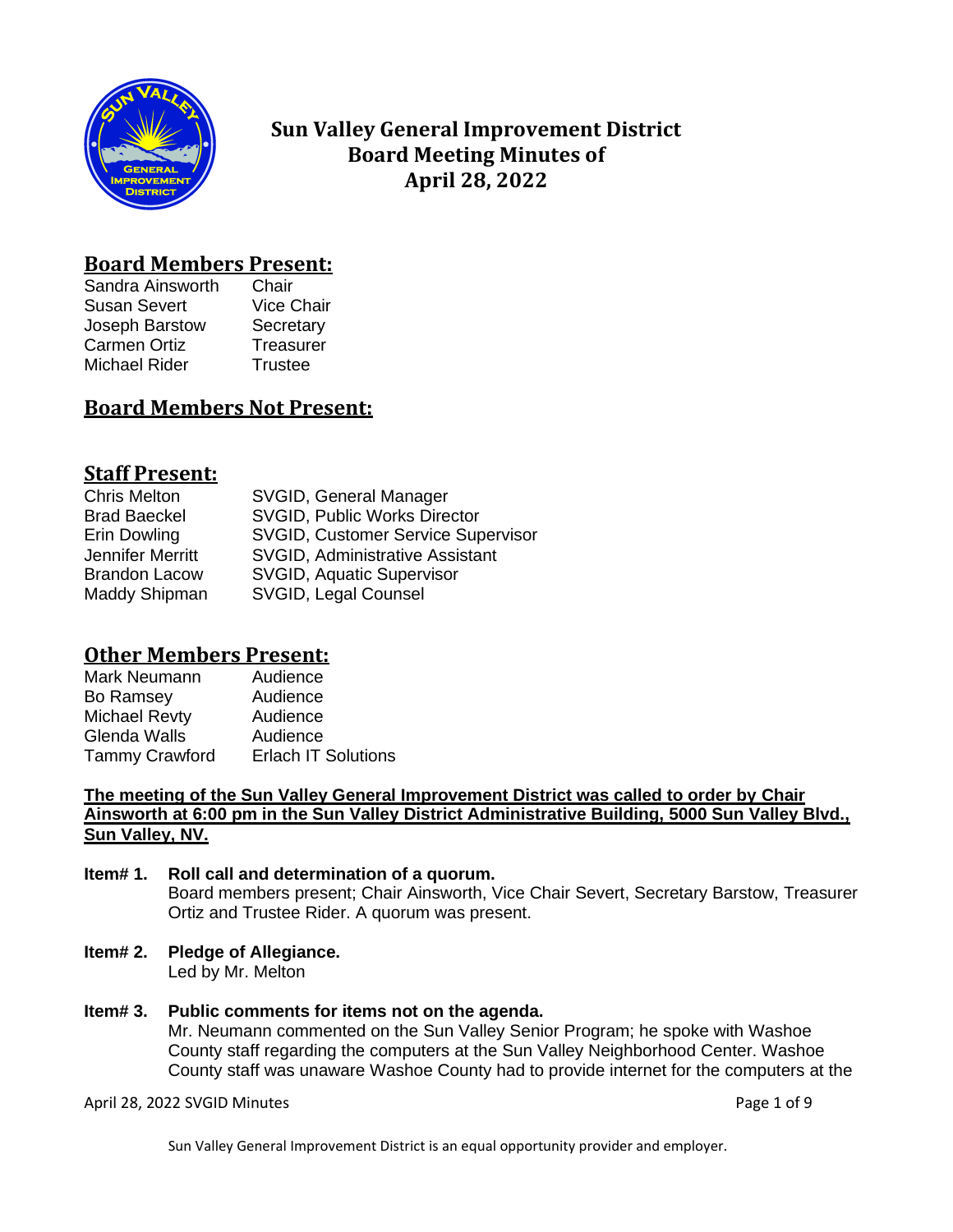Sun Valley Neighborhood Center. The computers operating system are Windows 7 that is no longer supported. Washoe County is going to evaluate the interest and/or need for computers at the Sun Valley Neighborhood Center.

### **Item# 4. Motion to approve the agenda.**

Chair Ainsworth reported a correction to the agenda; agenda item 11 should be \$2.50 not \$2.00 per transaction and agenda item 13 proposal amount should be \$2,750.00 not \$7,750.00. She also requested a block vote for agenda items 12 thru 14; they will be discussed individually but voted on as a block.

*Trustee Rider made a motion to approve agenda corrections and request to consider agenda items 12 thru 14 as a block vote. Vice Chair Severt seconded the motion. The motion carried unanimously.*

*Trustee Rider made a motion to approve the amended agenda. Treasurer Ortiz seconded the motion. The motion carried unanimously.* 

- **Item# 5. Certify posting of the agenda.** Ms. Merritt certified posting of the agenda.
- **Item# 6. Trustee/Manager's announcements, request for information, and statements relating to items not on the agenda.**

Mr. Melton announced Keep Truckee Meadows Beautiful Great Community Clean Up is scheduled for April 30, 2022 from 9am until noon. The District will be volunteering at the Chimney site.

Trustee Rider announced he attended an adult baseball game at the Sun Valley Community Park; it was great to see the field being used and it was an exciting game.

#### **Item# 7. Discussion and action to approve account payables for April 28, 2022.**  Treasurer Ortiz gave a brief report of the account payables, customer refunds and payroll for April 28, 2022.

*Treasurer Ortiz made a motion to approve the account payables April 28, 2022 in the total amount of \$398,662.10. Secretary Barstow seconded the motion. After discussion the motion carried unanimously.*

There were no public comments.

#### **Item# 8. Discussion and action to approve board meeting minutes of April 14, 2022.**

*Trustee Rider made a motion to approve the Sun Valley General Improvement District Board Meeting Minutes of April 14, 2022 as submitted. Secretary Barstow seconded the motion. The motion carried unanimously.*

There were no public comments.

April 28, 2022 SVGID Minutes **Page 2 of 9** and 2011 12:00 and 2012 12:00 and 2012 12:00 and 2013 12:00 and 2013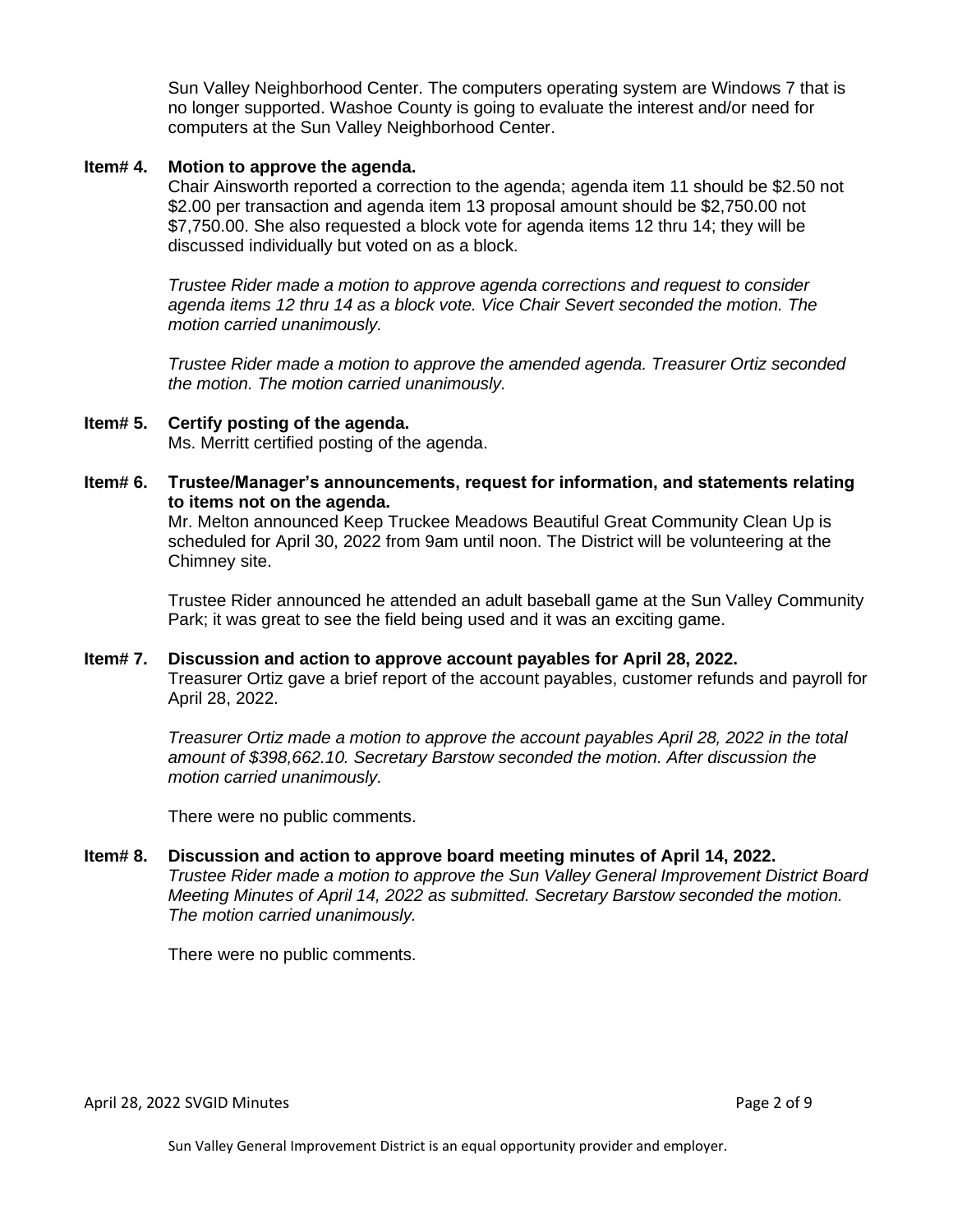### **Item# 9. Presentation by Erlach IT Solutions regarding cyber security protection of the Sun Valley General Improvement District general office computer systems; with discussion of possible additional protection features.**

Tammy Crawford with Erlach IT Solutions gave a brief report regarding the District's cyber security protection. The District has several layers of security, currently in place beginning with the SonicWall Firewall; this allows the District to identify and control all applications in use on the District's network. This additional control enhances compliance and data leakage prevention by identifying applications based on their unique signatures rather than ports or protocols. The second level of security is known as Open DNS; this provides protection against threats on the internet such as malware, phishing, and ransomware. The third level of security is RMM Monitoring Agent; this provides automatic alerts with Erlach IT to promptly investigate the device which the alert came from. It also provides a secondary ransomware detection if something was able to get passed one of the first two layers of protection. The fourth level of security is Huntress Anti-Virus protection; this focuses on specific set of attack surfaces, vulnerabilities, and exploits. If a threat is detected the program immediately notifies Erlach IT to shut down and isolate the device to stop the spread of potential threats. The last level of protection is the Microsoft Defender that runs in conjunction with the Huntress Anti-Virus to create multiple layers of protection. Ms. Crawford provided a copy of the District's monthly threat report for informational purposes, this monthly report is provided to Mr. Melton. Ms. Crawford also provided information on MSP360 an additional Backup and IT Management Software should the District want to consider a cloud-based backup system.

The Board of Trustees thanked Erlach IT Solutions for their cyber security presentation.

*Trustee Rider made a motion to accept Erlach IT Solutions presentation. Treasurer Ortiz seconded the motion. The motion carried unanimously.* 

There were no public comments.

#### **Item# 10. Update by Sun Valley General Improvement District Aquatic Supervisor, Brandon Lacow, regarding the 2022 Pool Season; with possible direction to staff.**

Mr. Lacow gave a progress update regarding opening of the Sun Valley Pool for the 2022 pool season. He reported recruiting has officially begun, he was pleased to report there are four return lifeguards and one return cashier at this time. He reported he has received three additional cashier applications that he hopes to convert to a lifeguard.

Mr. Lacow has created a 2022 Facebook page to assist with recruitment. He reported the job announcement has been posted at both University of Nevada Reno and Truckee Meadows Community College. He has also networked with various swim teams to help promote lifeguard recruitment.

Mr. Lacow reported one of the goals this pool season is to offer swim lessons; not sure of the capacity level at this time. The intention is to offer three sessions, each session with one time slot, throughout the summer. Depending on staffing, there is a possibility of offering the traditional swim lesson schedule.

Treasurer Ortiz inquired what is the starting wage for lifeguards.

Mr. Lacow responded the District is offering \$11.50 per hour for incoming lifeguards. This is comparable to what Washoe County is offering for their lifeguards.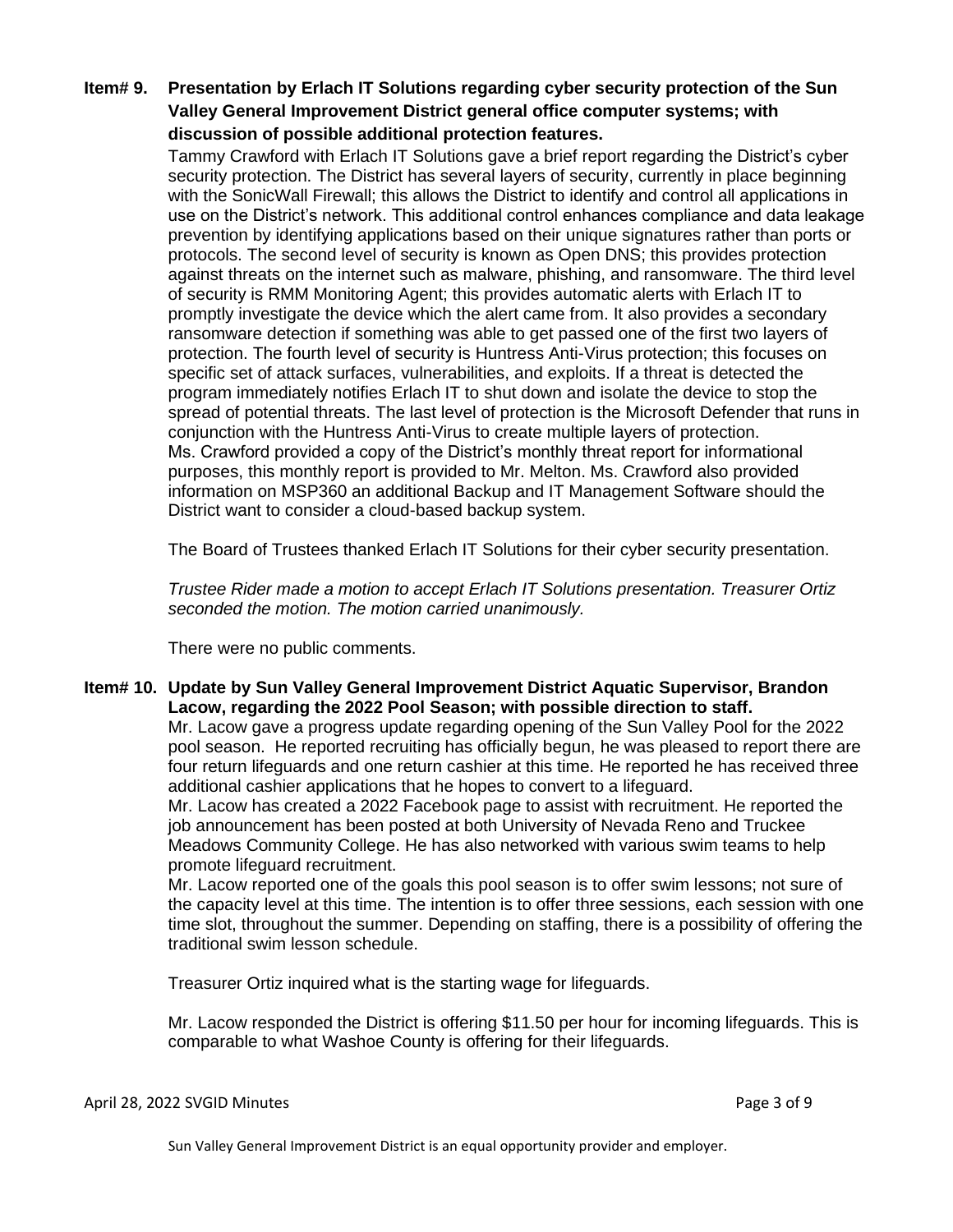*Treasurer Ortiz made a motion to accept Mr. Lacow's presentation. Trustee Rider seconded the motion. The motion carried unanimously.*

There were no public comments.

**Item# 11. Discussion and possible action to consider increasing the District's credit/debit card service fee from \$1.00 per transaction to a service fee up to \$2.50 per transaction and remaining on cost-share structure between the District and the customer, or moving to a customer-only pay structure with varying service fee per transaction to include set transaction fees and varying interchange utility rates between .8% to 1.9% per transaction.** 

Ms. Dowling gave a presentation regarding the District's credit/debit card service fee. The District implemented its online payment portal February 2015, it was originally set up as a cost-share program between the District and the customer. The fee was set at \$1.97 per transaction; the District monitored the transactions to ensure the credit/debit card service fee would cover majority of the banking expenses and not profit from the fee to stay compliant with governing rules regarding such service fee. Over time the District has increased the credit/debit card service fee as the \$1.97 per transaction was not enough, but the last credit/debit card service fee of \$2.60 per transaction was too much. She reported in March 2021 prior management requested to set the credit/debit card service fee at \$1.00 per transaction to once again cost-share with the customers for this convenience service. However, it is anticipated the District will expense approximately \$44,000.00 by the end of the 2022 fiscal year.

Ms. Dowling reported their four options for consideration. The first option is to change to a full District-pay structure; the District pays all bank fees and not collect a credit/debit card service fee; this is approximate direct cost to the District of \$75,000.00 annually. The second option is to change to a full Customer-pay structure; the customer pays a credit/debit card service fee based on a percentage per transaction and there is zero cost to the District. This option is currently not available with the District's billing software Springbrook. The District's online payment portal is through a third-party vendor known as Bluefin. Springbrook will have an alternate vendor for credit/debit card transactions in the near future. Because of the rising bank costs, more agencies are having the customers pay for the convenience to use their credit/debit cards. The third option is to keep the \$1.00 credit/debit card service fee and expense approximately \$44,000.00 annually. The last option is to continue monitoring the costs and increase accordingly. For the purpose of discussion with current expenses the credit/debit card service fee would need to increase between to \$2.00 up to \$2.35 per transaction to be as close to zero as possible (\$2.50 per transaction reflects a profit). Ms. Dowling reported there are a variety of fixed and variable fees that are associated with processing a single credit/debit card transaction; fees are based on type of card being used and type of banking institute. For example, using the District's current cost-share structure an average monthly utility bill is \$74.00, if a customer pays by credit/debit card the service charges would be approximately \$2.38; with the District's current \$1.00 credit/debit card service fee the District's cost-share is \$1.38. If the District moved to a Customer-pay structure, using the same average monthly utility bill amount, the customer service charge would increase to approximately \$3.04. This service fee would vary because it is all based on an Interchange Utility Rate percentage (as low as .8% up to 1.9% per transaction) based on type of credit/debit card that is used. The Customer-pay structure again would be a percentage of each bill, therefore the per transaction fee will vary depending on how much the monthly utility bill is. This structure is customer paid and eliminates any subsidizing from other customers.

#### April 28, 2022 SVGID Minutes **Page 4 of 9**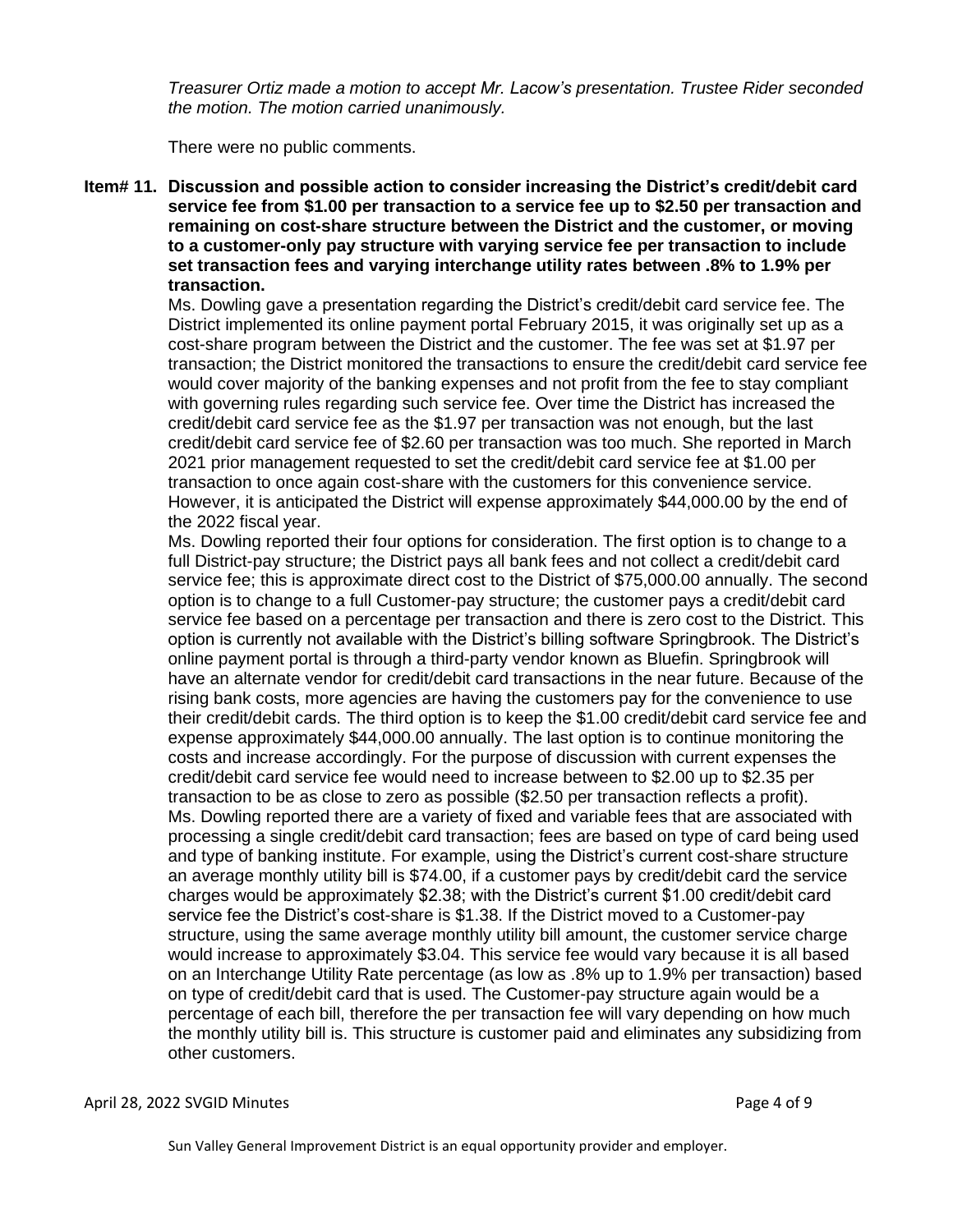Ms. Dowling reported for comparison purposes only, City of Reno, City of Sparks, and Washoe County do not charge a credit/debit card service fee for "utility" payments and Truckee Meadows Water Authority charges \$2.95 per transaction. Staff's recommendation is to consider changing to a full Customer-pay structure or increase the credit/debit card service fee. Both these options would be most cost-effective for the District.

Trustee Rider thanked Ms. Dowling for her presentation; he is familiar with the various credit/debit card fees through his own business. He does agree the District should increase the credit/debit card service fee. He would like to continue with the cost-share structure and recommended increasing the credit/debit card service fee to \$2.25 per transaction. It is not only a convenience to be able to pay by credit/debit card, but it is also a personal choice to pay by credit/debit card, regardless if there is a service fee or not.

Mr. Melton reported a flat rate for credit/debit card users are still being subsidized by other credit/debit card users. He does not believe it is fair for a customer to be charge the same flat rate if the individual bills are not the same, customers should pay their fair share for their own choice to pay by credit/debit card. He would recommend switching to a percentage structure.

Treasurer Ortiz inquired when Springbrook would have the percentage technology available to implement, should this be the direction the Board would like to approve.

Ms. Dowling responded Springbrook is anticipating the new percentage technology be available fall of 2022. It is new technology program therefore; Springbrook would want to use the District as a pilot program if the Board wanted to switch to a full Customer-pay structure.

Chair Ainsworth is interested moving to a full Customer-pay structure once it is available until then, she would recommend increasing the credit/debit card service fee to \$2.35 per transaction to have the costs covered majority by the credit/debit card user.

Treasurer Ortiz reported the District offers multiple payment options for the customer if they don't want to pay the convenience fee.

Ms. Dowling responded the District does have multiple payment options the customer can select from. She reported 13% of customers pay by ACH; this is an authorized payment from the customers bank account on their due date, this is a free transaction to the customer. She reported the month of March, 42% of payments were made by credit/debit card, 30% of payments were made by check, and 16% of payments were made by cash. She anticipates negative feedback from the customers if the credit/debit card service fee increases, but strongly recommends educating the customers of all the banking fees for the convenience to pay by credit/debit card.

Vice Chair Severt commented this is a topic of conversation the Board has had multiple times; she doesn't like the fact that 58% of the customer subsidizing 42% of the customers so they can pay their utility bill with a credit/debit card. She agrees, something needs to be done, including moving to a full Customer-pay structure in the future. She would want to make sure the customers are given ample notice.

Additional discussion ensued regarding the history of the credit/debit card service fee and promoting all the payment options available.

April 28, 2022 SVGID Minutes **Page 5 of 9**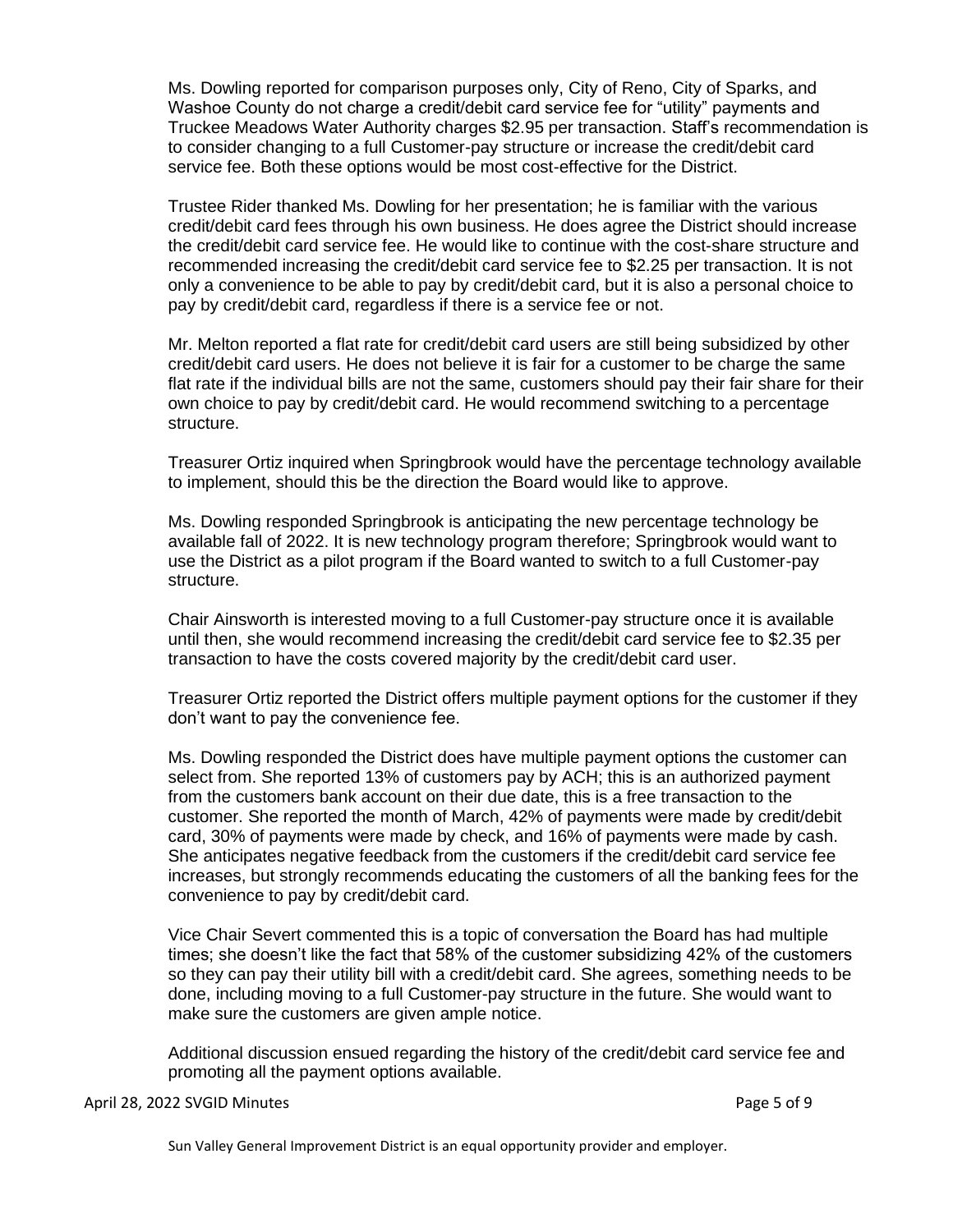Audience member Mr. Ramsey commented he agrees the District needs to promote all the payment options available. One suggestion is to convert credit/debit card users to auto-pay by incentivizing customers in some manner.

*After further discussion Secretary Barstow made a motion to increase the credit/debit card service fee to \$2.35 effectively immediately. Trustee Rider seconded the motion. The motion carried unanimously.*

**Item# 12. Discussion and possible action to approve Apex Grading & Paving proposal in the total amount of \$78,400.00 for the purpose of milling, grading, resurfacing and striping of the Gepford Park basketball court; paid from sub-grant funds provided by Washoe County for recreational use only.** 

> Mr. Baeckel reported staff is requesting approval of Apex Grading and Paving's proposal of \$78,400.00. Scope of work includes repaving and restriping the Gepford Park basketball court. Apex Grading and Paving recommends completely milling and repaving due to the age and condition of the asphalt. Apex has reserved a spot for us, and if approved, the project would be scheduled for the end of May. This project would be funded by the parks and recreation sub-grant money received from Washoe County. He reported he was able to get the Apex Grading and Paving's original proposal reduced to stay within the \$90,000.00 Washoe County sub-grant. There could be a potential credit if the millings are good enough quality to be reused as recycled asphalt.

Both Trustee Rider and Vice Chair Severt commented the basketball court is in very bad shape and appreciate the use of the sub-grant funds to be used for this project.

Chair Ainsworth inquired the age of the basketball court and when was the last time maintenance has been performed.

Mr. Melton responded he believes the basketball court is the original court that was installed in the 80's. The District has not performed any maintenance on the court itself since taking ownership of the parks.

Action was taken as a block vote under agenda item 14.

There were no public comments.

### **Item# 13. Discussion and possible action to approve Absolute Sealing & Striping, Inc. proposal in the total amount of \$2,750.00 for the purpose to reseal and stripe Highland Ranch Park basketball court; paid from sub-grant funds provided by Washoe County for recreation use only.**

Mr. Baeckel reported staff is requesting approval of Absolute Sealing & Striping's proposal of \$2,750.00. Scope of work includes resealing and restriping the basketball court at Highland Ranch Park. The work is expected to be completed by the end of May, if approved. This project would be funded by the parks and recreation sub-grant money received from Washoe County.

Action was taken as a block vote under agenda item 14.

There were no public comments.

#### April 28, 2022 SVGID Minutes **Page 6 of 9** and 2011 12:00 and 2012 12:00 and 2012 12:00 and 2012 12:00 and 2012 1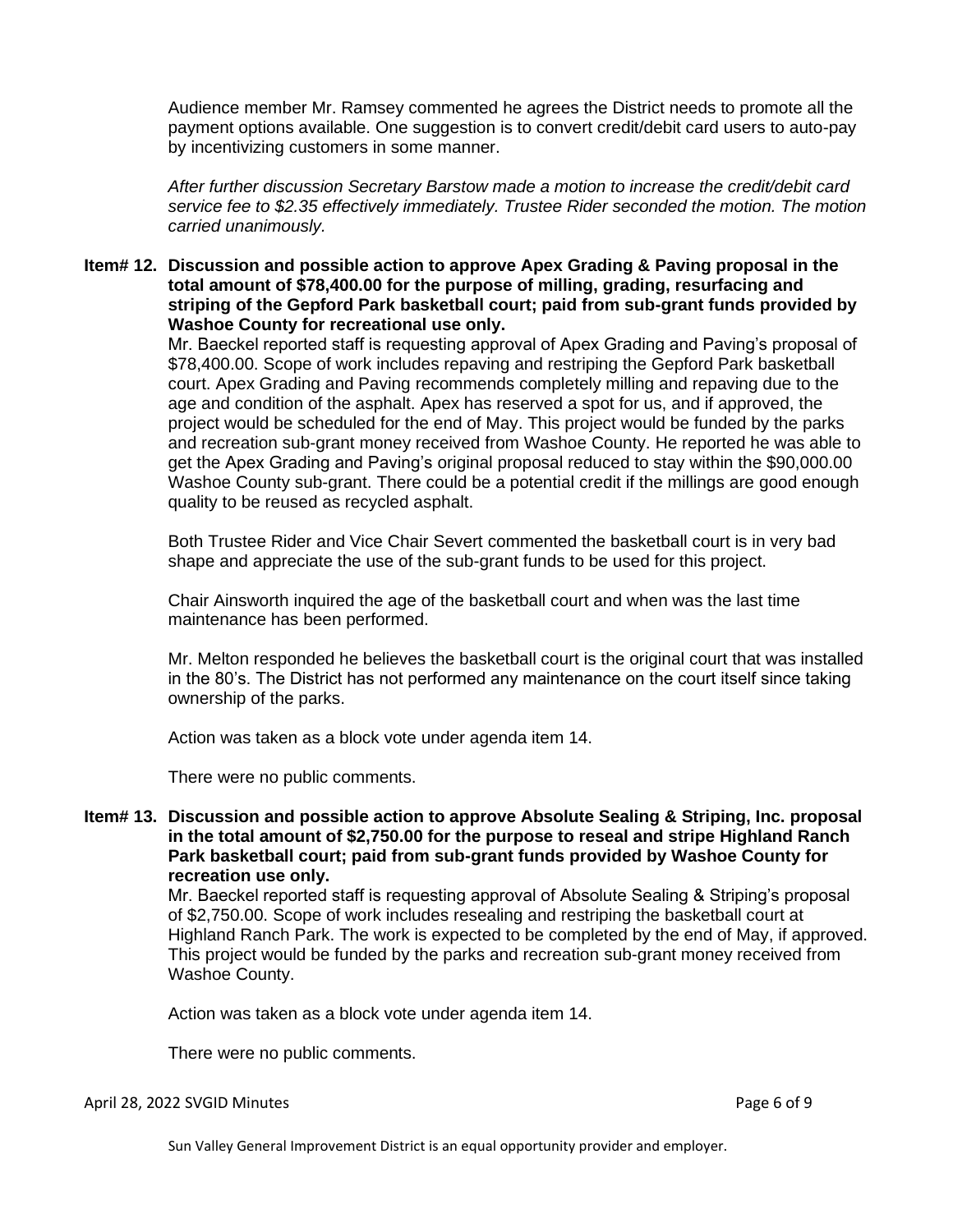**Item# 14. Discussion and possible action to approve Chavez Painting, LLC proposal in the total amount of \$8,850.00 for the purpose of painting the Sun Valley Neighborhood Center; paid from sub-grant funds provided by Washoe County for recreation use only.** Mr. Baeckel reported staff is requesting approval of Chavez Painting's proposal of \$8,850.00. Scope of work includes pressure washing, prepping, and painting the exterior of the Sun Valley Neighborhood Center. Staff has been pleased with the work that Chavez Painting has done in the past and recommends having them paint the Neighborhood Center exterior to give it an update, as well as, match the other buildings in the Community Park. If approved, the work is expected to be completed by the end of this fiscal year. This project would be funded by the parks and recreation sub-grant money received from Washoe County.

Trustee Rider inquired when was the last time the Neighborhood Center was painted.

Mr. Melton responded the Neighborhood Center exterior was last painted ten years ago.

*Trustee Rider made a block vote motion to approved Apex Grading & Paving proposal in the total amount of \$78,400.00 to repairing the Gepford Park basketball court, Absolute Sealing & Striping, Inc proposal in the total amount of \$2,750.00 for resealing the Highland Ranch Park basketball court, and Chavez Painting, LLC proposal in the total amount of \$8,850.00 to paint the exterior of the Sun Valley Neighborhood Center, as presented by staff. Vice Chair Severt seconded the motion. The motion carried unanimously.* 

There were no public comments.

**Item# 15. Discussion and hearing regarding delinquent balances on deleted customer accounts as of February 28, 2022 per NRS 318.201 and possible adoption of resolution regarding same for inclusion on Washoe County Property Assessment Roll.**  Chairperson Ainsworth read into the record the Order of Procedures for the District's Public Hearing.

Secretary Barstow provided proof of publication for the public hearing.

There were no public comments.

Ms. Dowling provided a Report of Collection of delinquent balances on closed customer accounts as of February 28, 2022 to be placed on the Washoe County Tax Roll. She stated accounts with less than \$1 owing is not reflected on the report. The current list as of April 28, 2022 includes 16 closed customer accounts with a total of \$2,100.85 of unpaid delinquent balances. Ms. Dowling reported the District has notified all property owners with closed accounts with delinquent balances by mail. It is anticipated that some additional payments will be made prior to the District's submission of the report on June 1, 2021 to the Washoe County Treasurer; the report will be revised to reflect any payments made. After the report has been filed with the Washoe County Treasurer the District is no longer able to collect from customers, it must be collected by the Washoe County Treasurer via the Tax Roll. She stated if the Board would like to proceed without changes to the report, then the motion would be to adopt the attached Report of Collection on the County Tax Roll and adoption of Resolution 2022-01. If the Board decides to amend/change the report, the motion would be to direct staff of the recommended amendments/changes to the report and the resolution brought back reflecting said amendments/changes at the next meeting.

April 28, 2022 SVGID Minutes **Page 7** of 9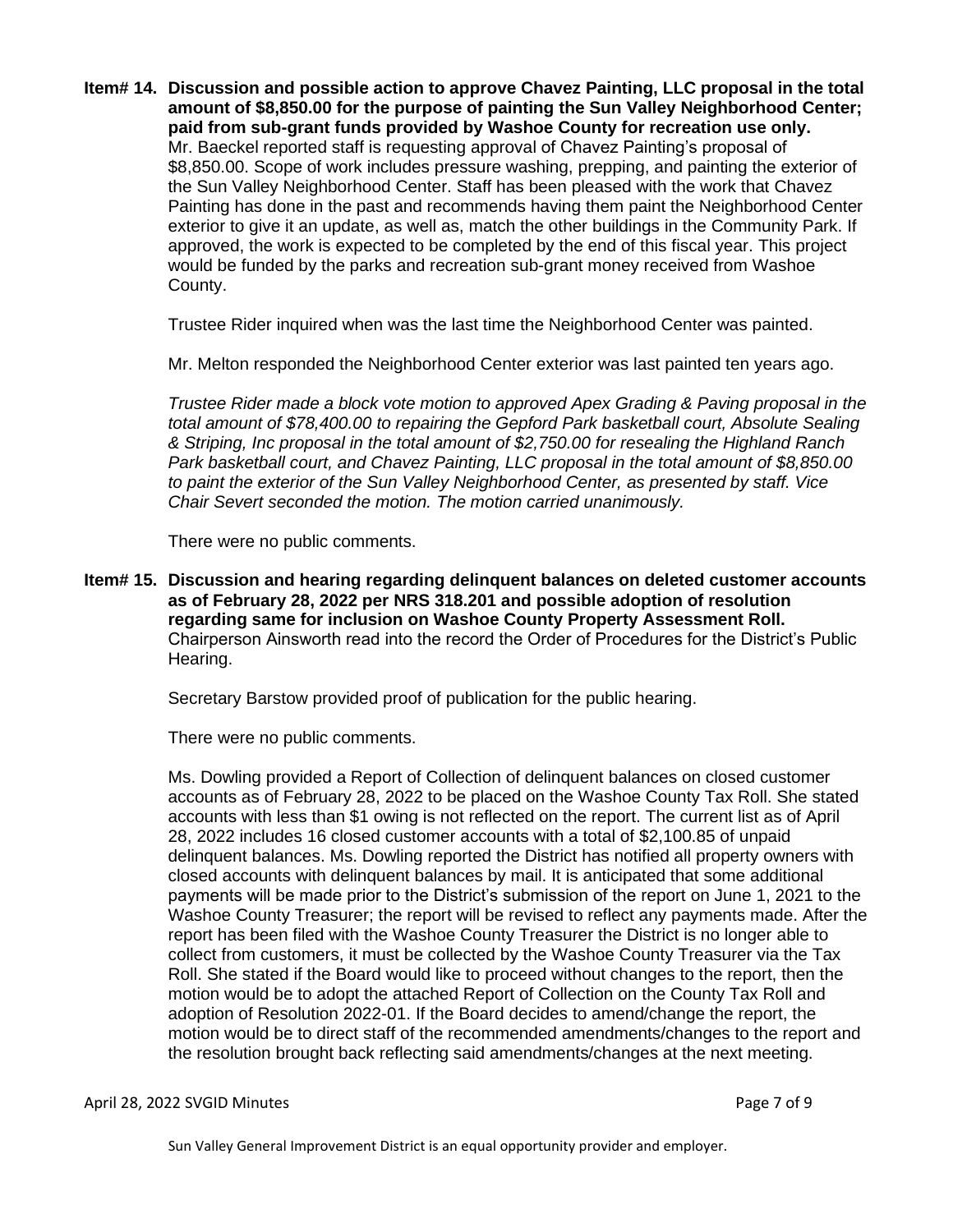*Vice Chair Severt made a motion to adopt Resolution 2022-01 and approve Report for Collection on the Washoe County Tax Roll of delinquent balances on closed customer accounts without any changes. Trustee Rider seconded the motion. The motion carried unanimously.*

### **STANDING ITEM:**

# **Item# 16. Update and possible action regarding amendments to the Sun Valley General Improvement District tentative budget for fiscal year 2022/2023.**

Mr. Melton reported he will provide an updated copy of the District 2022/2023 tentative budget at the May 12<sup>th</sup> board meeting that will reflect the various increases to District's health insurance, liability insurance, credit card fees, and water purchased.

*Trustee Rider made a motion to approve to accept Mr. Melton's budget report. Treasurer Ortiz seconded the motion. The motion carried unanimously.*

There were no public comments.

**Item# 17. Legal report by Maddy Shipman.** None

### **Item# 18. Field report by Brad Baeckel.**

Mr. Baeckel reported on the following:

- He announced field staff has been working in getting the pool ready for the upcoming pool season.
- He is still working through the staffing shortage, and training the new field employees.

#### **Item# 19. Office report by Erin Dowling.**

Ms. Dowling reported on the following:

- **She congratulated Mr. Melton, Mr. Baeckel, and Mr. Poelstra on their recent promotions.**
- **•** The District's E-Waste Recycling program runs for the month of April, as of April 28<sup>th</sup> the District issued out 289 vouchers; this is a minimal increase from last year's event of 282 vouchers issued.
- **•** The May billings will include a 2-sided color flyer promoting the District's Movie in the Park, as well as, the 2022 recreation events that are scheduled at the parks.
- She wished all the mothers a Happy Mother's Day.

### **Item# 20. Manager report by Chris Melton.**

Mr. Melton reported on the following:

- He is pleased to announce the District received a letter for the Department of Taxation that states the District is in compliance with FY 22/23 tentative budget.
- **EXE** He addressed a request from the Sun Valley Citizen Advisor Board. He reported the District General Manager currently represents the District on various boards and committees, they include: Standing Advisory Committee to Truckee Meadows Water Authority, Joint Coordination Committee to Truckee Meadows Water Reclamation Facility, Northern Nevada Water Planning Commissioner, Staff Working Group to the Western Regional Water Commission, and Keep Truckee Meadows Beautiful Illegal Dumping Task Force. As the General Manager he also attends the Washoe County Commission and Truckee Meadows Water Authority meetings as needed. Recently the District General Manager has been requested by the Sun Valley Citizen Advisory Board to attend their monthly meetings to give an update on District business. He reported, he does not feel a need to attend the monthly meetings at this time; citizens can attend the

#### April 28, 2022 SVGID Minutes **Page 8 of 9** and 2011 12:00 and 2012 12:00 and 2012 12:00 and 2012 12:00 and 2012 1